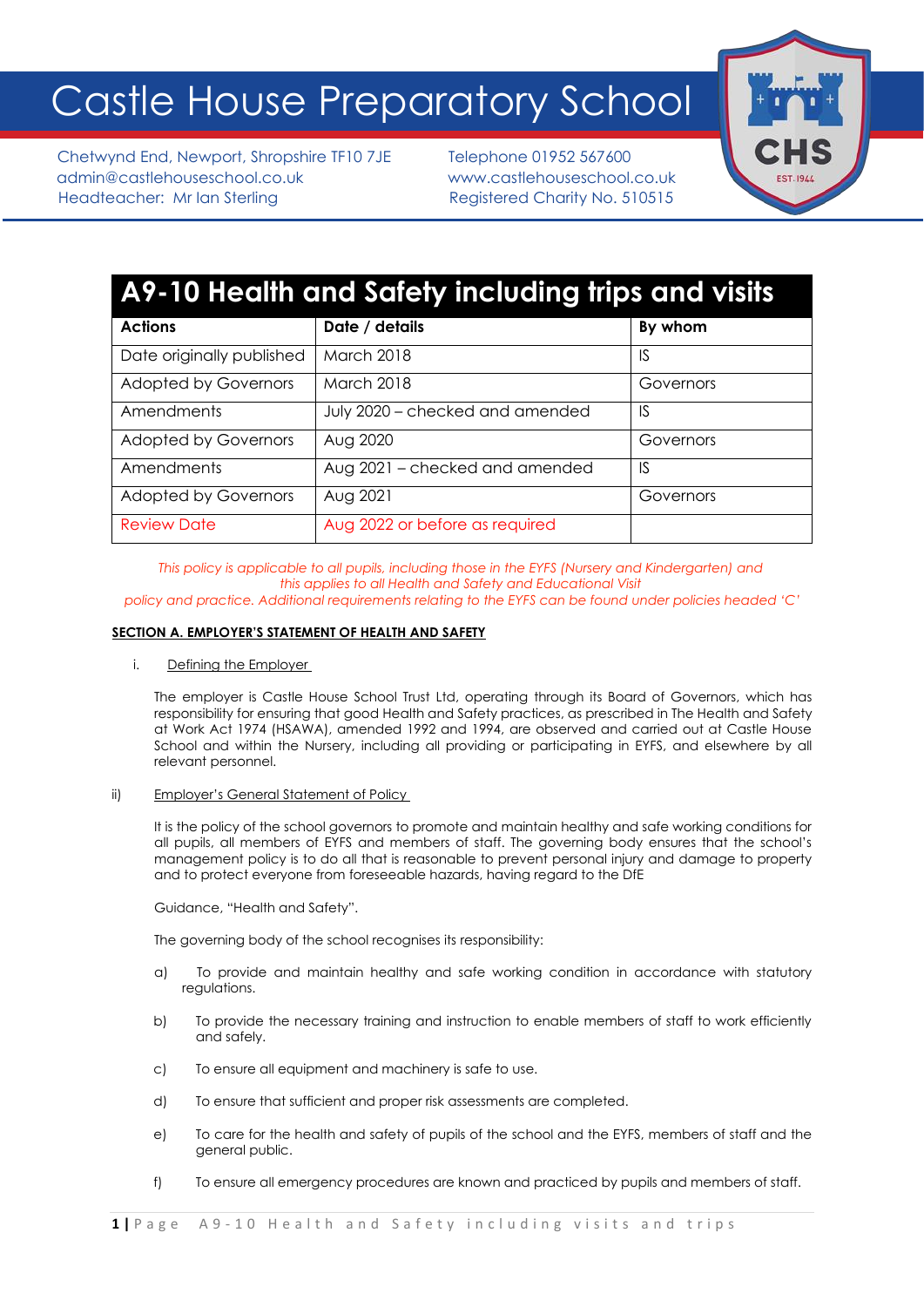#### iii) Consultation and Allocation of Functions

- The employer, which is the governing body, undertakes to consult with its employees on health and safety policies, procedures and initiatives.
- In practice it delegates responsibility to do this to its Finance and General Purposes Committee.
- The chairman of that committee and the chairman of the governing body who is also a member of the F & GP committee will liaise directly with the designated employees who are the Head of the School, its Management Team and the School's Safety Officer.
- The school officers will consult with all employees on health and safety issues (see "Appendix 2" in section C).
- Employees will be kept aware of the school's and nursery's policies and procedures through the distribution of appropriate documentation, to be retained on file in this Staff Handbook, and through the display of cautionary and statutory notices.
- The location of further more-detailed documents, where required, will be stated in "Appendix 1" in section C.
- A Governor is appointed to take an overview of H&S procedures and meets termly with the Headteacher to check progress.

#### Responsibility for Monitoring the Policy

Responsibility for monitoring the policy rests with the Governing Body. In practice it will delegate the task to the school's Safety Officer who will report to the Headmaster and Management Team. The Governing Body will formally review the policy, in accordance with the procedure in Annex 3 in section C).

The Safety Officer will organise Risk Assessments, to be undertaken by the school and nursery (EYFS) its staff, and oversee the implementation of appropriate actions in response. The Safety Officer will keep records of assessment made internally and will organise arrangements to ensure inspections of health and safety, environmental health, fire precautions and similar, by the appropriate body, in accordance with national and local regulations.

Two bodies have been established to direct and enforce legal matters relating to health and safety. They are the Health and Safety Commission (HSC) and the Health and Safety Executive (HSE). The HSC formulates policies which are implemented by the HSE.

The contact office of the HSE for Castle House School is located at The Marches House, The Midway, Newcastle, Staffordshire (01782 717181).

#### **SECTION B THE SCHOOL'S RESPONSIBILITIES**

Implementation of Policy

All matters of health and safety should in the first instance be addressed to the school's Safety Officer (see "Appendix 2" in section C).

It is incumbent on all employees to work in such a manner that is safe for themselves and other employees as well as the children. If any question of health or safety arises it should be put to the Safety Officer.

Employees have a responsibility to the school and nursery:

- a) To work efficiently and safely.
- b) To use equipment and machinery properly and in accordance with the instructions.
- c) To report incidents that have led, or may lead, to injury or damage.
- d) To understand and comply with emergency procedures.
- e) To assess the risks inherent in activities they undertake, equipment or the environment they use and the procedures they adopt.
- f) To minimise the risks by complying with good practice and the school's policies on health and safety, in accordance with the Management of Health and Safety at Work Regulations 1999.
- g) To report to the Safety Officer any risks about which they remain concerned.
- h) To record accidents and injuries, in accordance with the school's procedures following, to comply with the Reporting of Injuries Diseases and Dangerous Occurrence Regulations 1995 (RIDDOR) as displayed on the statutory poster.
- i) To cooperate when necessary safety work on the premises or in the grounds is required.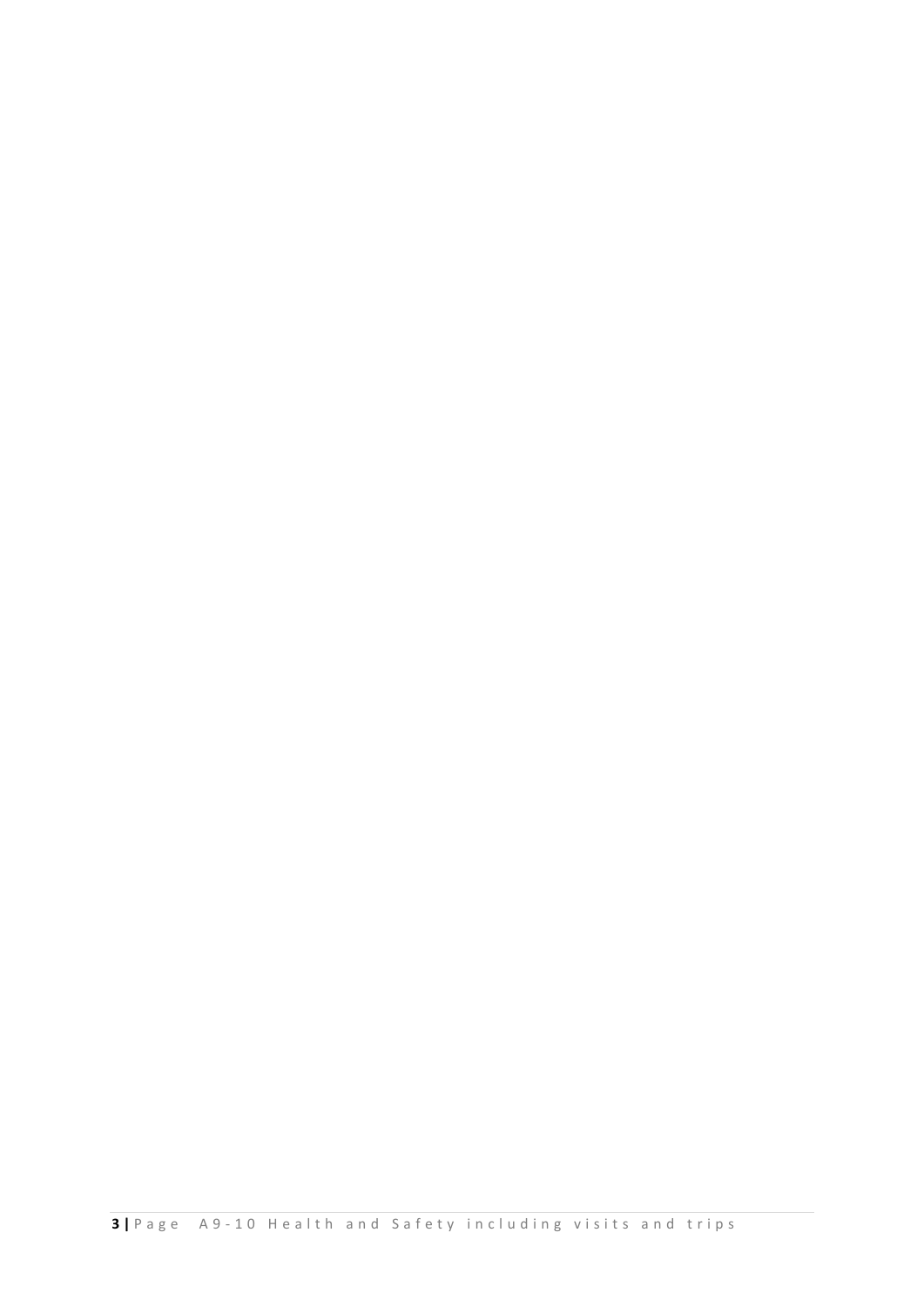#### Admission of External Inspectors

The school will comply with requirements to admit all external inspectors, eg: HSE inspectors, Environmental Health inspectors, electrical checks, building regulations inspectors, fire safety officers, HM Inspectorate and Independent Schools Inspectorate (ISI).

HM Inspectorate carries out inspections of schools. If making a routine visit the school must be given prior warning. They may visit to investigate specific incidents and they have the right to visit without prior warning. They should discuss matters of concern with the Headteacher.

ISI inspectors investigate compliance with effective implementation of relevant health and safety laws.

Inspectors carry warrants which detail their powers. These must be produced on request. If inspectors are unable to comply they should be refused entry.

HM Inspectors have considerable powers, including the issue of prohibition notices and improvement notices, enforced by the power to prosecute if required. More detailed explanations are contained with the school's additional documentation (location – see "Appendix 1" in section

**C).**

#### iii) The School's Policies, Safe Systems and Procedures

There follows, contained within the Staff Handbook and the school 'T' drive, a collection of the most relevant school and EYFS policies, safe systems, procedures and arrangements to ensure good health and safety practices.

These include statements on:

- **Security**
- Fire Safety
- First Aid
- Accidents
- Illnesses
- Medicines, including for asthma
- Medical Procedures
- Pupil and staff travel
- Inspecting and internal checking
- Kitchen, caretaker and cleaners
- Hazardous Substances
- Hazards and Environment
- Emergencies and Crisis Management
- Health and Safety on Educational Visits
- Health and Safety in Physical Education and other curricular and non-curricular activities
- Induction of new staff
- Training of staff in Health and Safety and risk assessment
- Manual handling of equipment
- Safety in public places
- Mental Health
- Management of asbestos
- Consultation arrangements with employees
- Recording and Reporting accidents ... including RIDDOR
- Workplace safety
- Working at height
- Selecting and managing contractors
- Maintenance of plant and equipment
- Lone Working
- Minibus Policy
- Epipens in school
- Legionella Guidance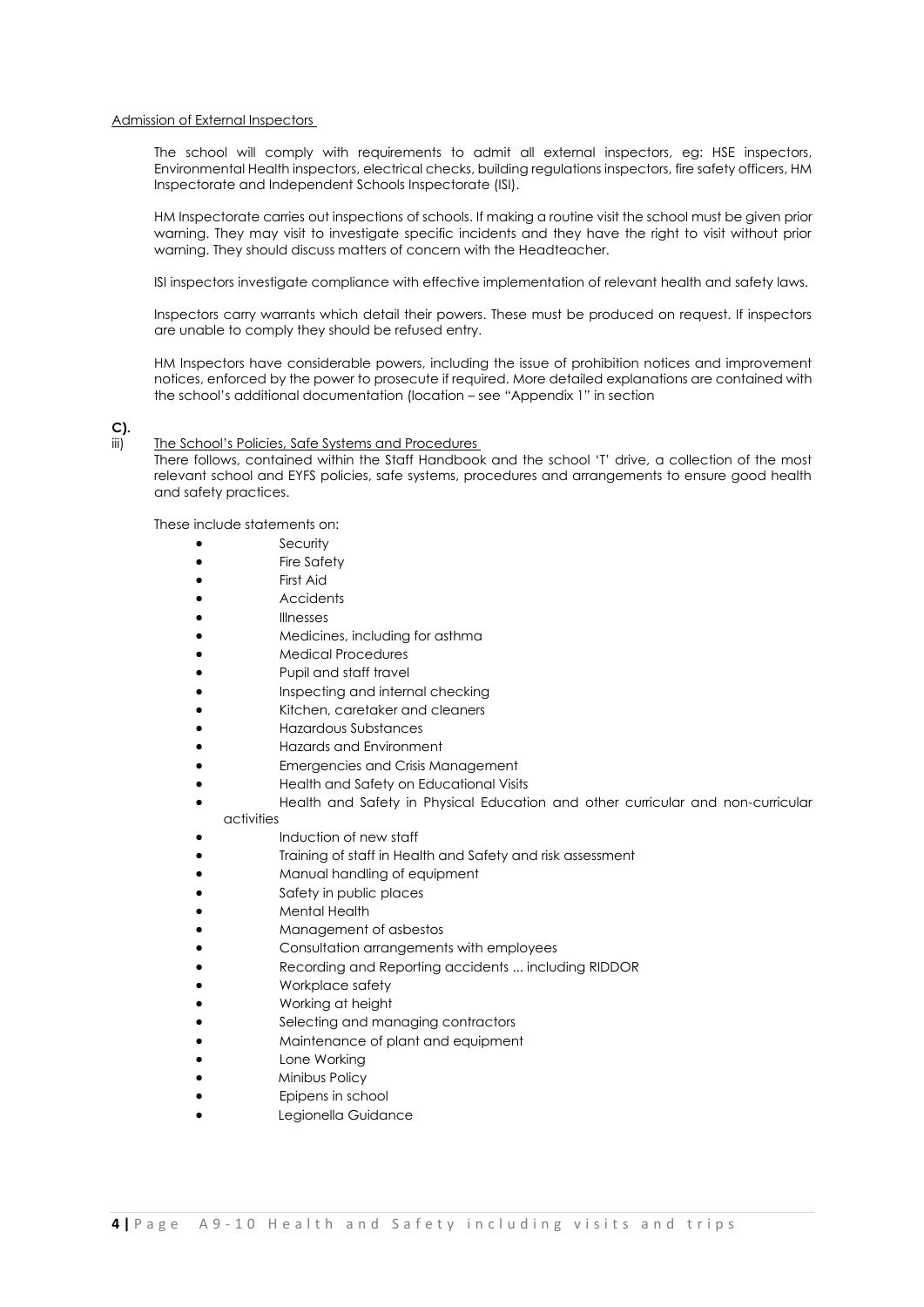# **SECTION C APPENDICES**

#### **Appendix 1: Location of Documentation**

Further documentation retained by the school may be consulted by an employee. It is contained within appropriate files in the School Office.

#### **Appendix 2: Designated Persons**

Chairman of Governors: Mr Kevin Paton-Feaver Chairman of F & GP Committee: Mr Kevin Paton-Feaver Governor with responsibility for H&S Procedures: Dr Rohit Mishra Headteacher: Mr. I Sterling School and Nursery (EYFS) Safety Officer: Headteacher In the absence of the Safety Officer, the Deputy Head temporarily takes over the role.

# **Appendix 3: Non-Statutory Guidance**

"DfE Guidance: Health and Safety DfE Advice on Legal Duties and Powers for Local Authorities, Head Teachers, Staff and Governing Bodies" (2011), replacing "DCSF Guidance Health and Safety, Responsibilities and Powers".

Health and Safety at Work etc. Act 1974 and subsequent regulations authorised under that Act, including Management of Health and Safety at Work Regulations 1999 and the Reporting of Injuries, Diseases and Dangerous Occurrence Regulations 2013 (RIDDOR).

#### **Appendix 4: Review of Policy/Signatures**

The school and nursery (EYFS) Safety Officer and the Management Team will keep the policy under continual review, especially in the light of incidents reported by employees.

The school and nursery (EYFS) Safety Officer will bring the policy to the attention of the Governing Body once per year for formal review. Signatures of the Chairman, the Headmaster as chief executive and the Safety Officer will be added hereunder to the office copy.

#### **HAZARDS AND THE SCHOOL/NURSERY (EYFS) ENVIRONMENT/RISK ASSESSMENTS**

Hazards, when identified by any member of staff, should be reported immediately to the Safety Officer.

- Defects to the environment (eg electrical failure, release of toxins, broken slabs or steps, heating failure) should be reported immediately to the Safety Officer.
- Steps will be taken to minimise the risk (eg coning off) to members of the community, before more permanent repairs are sought.

The Management Team and the Safety Officer will:

• Monitor the maintenance of offices, classrooms, workplaces and buildings within their control so as to provide safe and healthy conditions.

- Make available as required the appropriate protective equipment in a satisfactory condition for use.
- Oversee the safe design, construction and use of plant, facilities and equipment used throughout the school.
- Take all reasonable steps to prevent personal injury to employees, pupils and members of the public, and damage to school property arising from foreseeable hazards.
- Make arrangements for the safe handling, storage and transportation of articles and substances for use in the school.
- Risk Assessments are contained and are available on the One Drive. All Staff must make sure they are fully aware and follow the best practice which is contained in the risk assessments. If a new activity is undertaken where a Risk Assessment is not available those involved should consult with the Headteacher and an appropriate risk assessment must be produced.